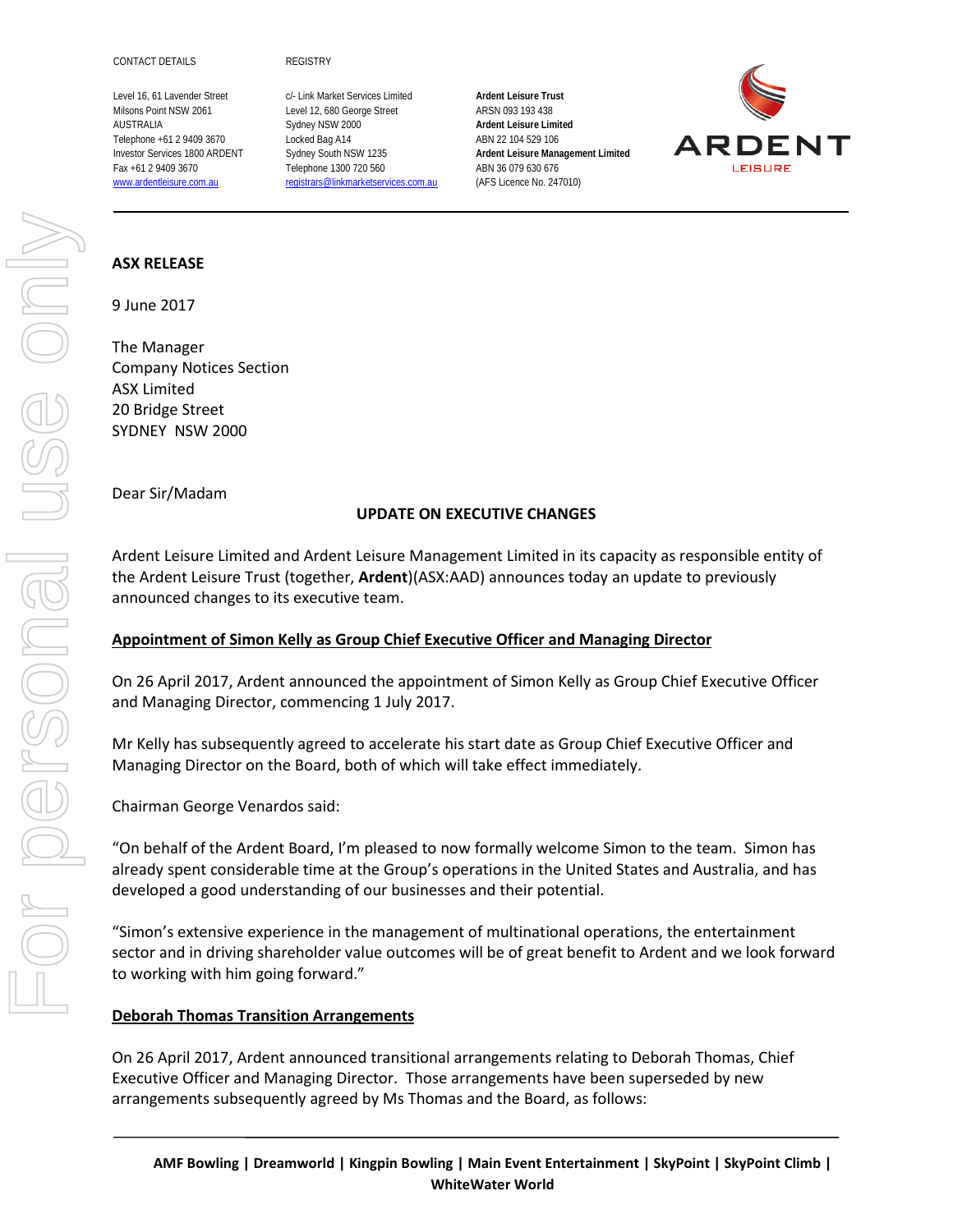Level 16, 61 Lavender Street c/- Link Market Services Limited **Ardent Leisure Trust** Milsons Point NSW 2061 Level 12, 680 George Street ARSN 093 193 438 AUSTRALIA Sydney NSW 2000 **Ardent Leisure Limited** Telephone +61 2 9409 3670 Locked Bag A14 ABN 22 104 529 106 Fax +61 2 9409 3670 Telephone 1300 720 560 ABN 36 079 630 676 [www.ardentleisure.com.au](http://www.ardentleisure.com.au/) [registrars@linkmarketservices.com.au](mailto:registrars@linkmarketservices.com.au) (AFS Licence No. 247010)

Investor Services 1800 ARDENT Sydney South NSW 1235 **Ardent Leisure Management Limited**



- Ms Thomas will step down from the Board and her position as Chief Executive Officer and Managing Director and cease employment with effect from 1 July 2017;
- In accordance with her existing employment agreement, Ms Thomas will be paid a termination benefit of \$731,291 (equal to 12 months average base remuneration);
- Entitlements under the Group's Deferred Short Term Incentive Plan which have not vested by 1 July 2017 will be forfeited;
- Ms Thomas will retain the right to previously granted but unvested entitlements under the Group's Long Term Incentive (LTI) plan which remain subject to performance criteria. Vesting of those entitlements will remain subject to Ardent achieving TSR and EPS growth targets as specified in the LTI plan. Unvested LTI entitlements that are subject to tenure will be forfeited;
- Ms Thomas and Ardent have entered into a transitional consultancy arrangement, whereby Ms Thomas will provide ongoing support to the CEO, senior management and Board of Ardent in respect of the pending Coronial Inquiry into the Dreamworld tragedy;
- Ms Thomas will be paid a consultancy fee of \$3,000 per day, for each day reasonably expended in relation to the Coronial Inquest. The Board has determined this arrangement is appropriate based on external professional advice and market benchmarking; and
- The consultancy agreement can be terminated by either party with one month's notice following the conclusion of the Coronial Inquiry.

Chairman George Venardos said:

"On behalf of the Ardent Board, we want to express our sincere gratitude for Deborah's contribution as CEO and Managing Director, which coincided with an exceptionally busy and challenging period in the Group's history.

"It is a testament to Deborah's professionalism and character that she has agreed to remain part of the team and provide valuable support and continuity to Ardent and the various official bodies preparing for the Coronial Inquiry into the Dreamworld tragedy.

"The Coronial Inquiry is of great importance and priority to Ardent and all of the families, staff, and members of the community impacted by that tragedy, and Deborah will help ensure Ardent gives that process the full attention, focus and resources it rightly deserves."

# **Appointment of Chief Financial Officer**

Ardent's search for a new Chief Financial Officer is progressing and Ardent has identified a number of well-qualified prospective candidates. Simon Kelly has been actively working with the Group's external recruitment firm in evaluating candidates and the Group will provide an update as appropriate.